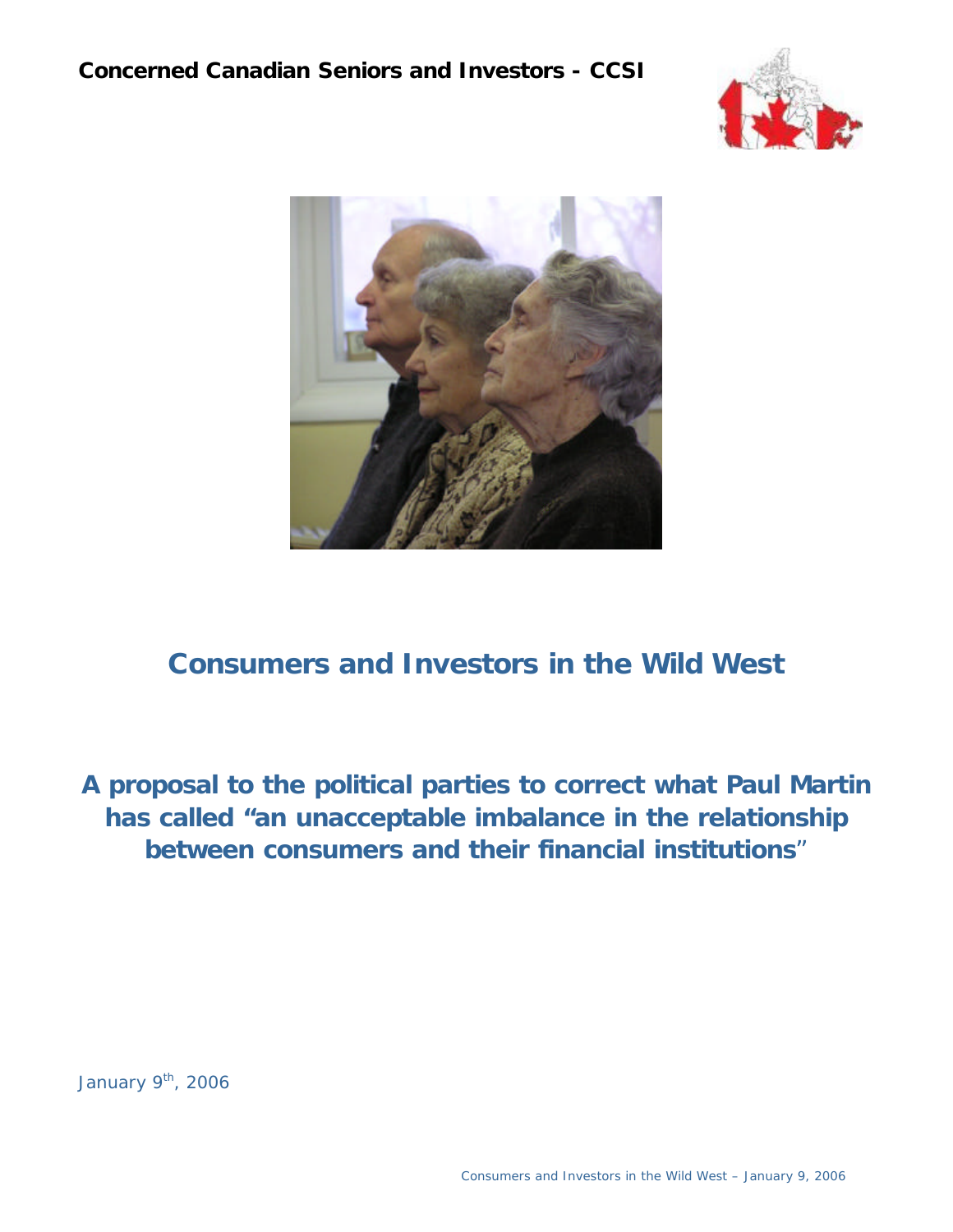

# *An Open Letter to Canada's Political Parties*

The Small Investor Protection Association and United Senior Citizens of Ontario represent hundreds of thousands of Canadians and are collaborating with a number of organizations and advocates on issues concerning small investors and seniors. We also talk for at least ten million Canadian voters who are urgently concerned about the many investors, especially seniors and widows, who have lost their life savings or are in imminent danger of doing so because of corruption in, and inadequate regulation of, the financial services industry. It's time for politicians to understand the issues and take some specific actions as detailed below.

Widespread and well-documented corruption in the financial services industry is only the tip of the iceberg: the larger problem is inadequate enforcement by governments and regulators of laws already on the books. The situation will get worse until perpetrators begin to be sent to jail rather than sent on their way with a friendly reprimand. Investors and seniors are concerned enough for this issue to influence the way they vote in the coming General Election.

The issue is vital for all Canadians. David Dodge, the Governor of the Bank of Canada, has several times recently voiced his concern at the deteriorating standards in Canadian financial markets in the strongest possible terms. The situation, he has made clear, is bad enough to make us a laughing stock and give Canadian financial services the global reputation of being better suited to "the Wild West" than a serious world power. We have a crisis that reaches far beyond the thousands of seniors and investors who have had their life savings decimated or destroyed by pitifully inadequate regulation of the financial services industry.

The RCMP is investigating and the U.S. Securities and Exchange Commission is reviewing the alleged illegal insider trading of income trusts and dividend paying common shares before the government's public announcement on taxation of income trusts and dividends on November 23, 2005. It is suspected that some investment professionals have been trading income trusts for their own gain, at the expense of small investors.

The abuse of Income Trusts is a concrete example of unregulated trickery, whereby many of the business trusts essentially are pyramid schemes. Unit-holders are receiving cash that is well in excess of what is legitimately being earned by the trust organization. As a consequence, false exaggerated yields are being quoted to unit-holders so as to mislead them. Many business trusts have collapsed, and many more will collapse when their money becomes exhausted. Nevertheless, Canada's securities regulators and auditors have remained silent while seniors' savings are being pillaged. It is just a matter of time until the U.S. regulators will be forced to intervene and prosecute for offences against U.S.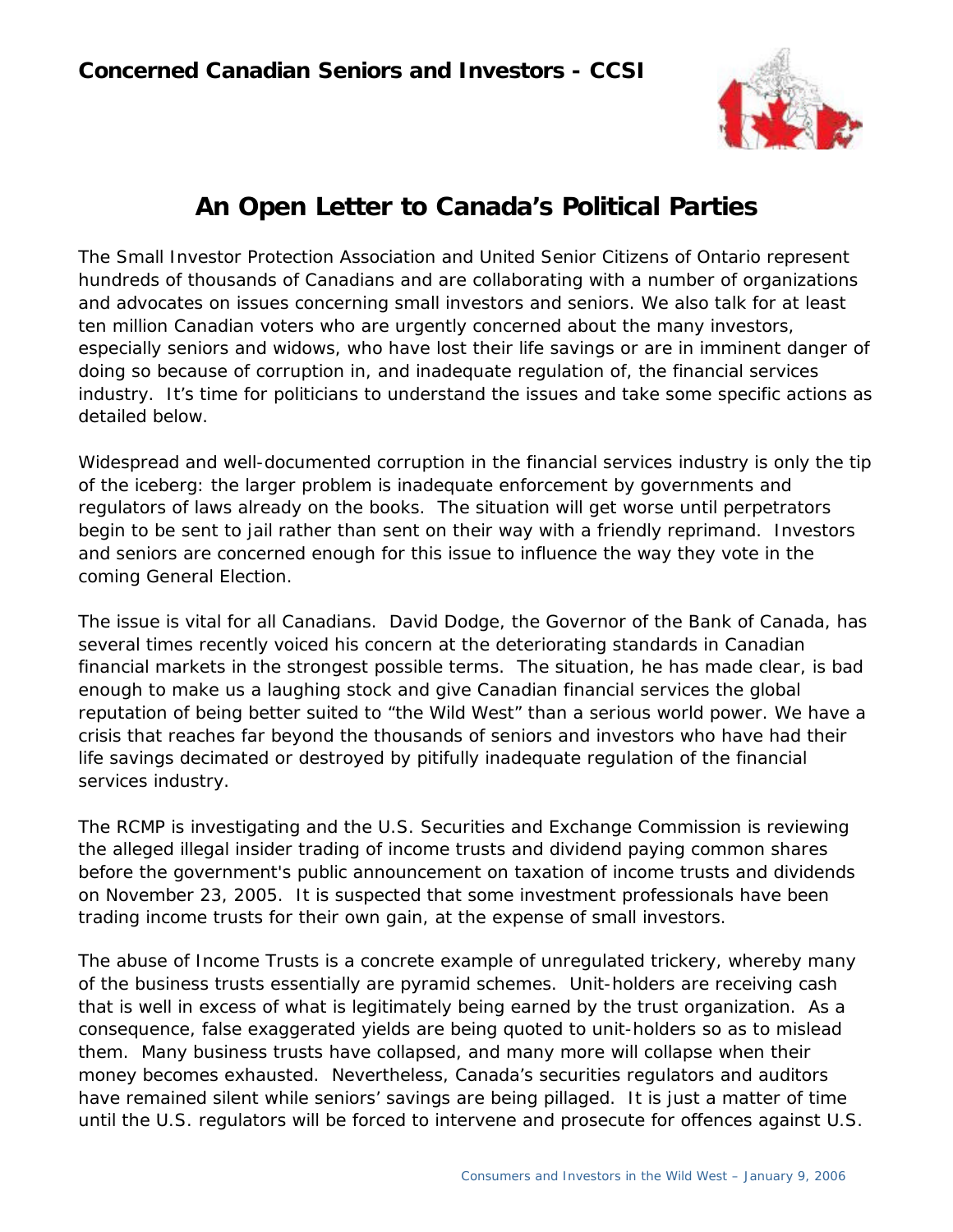## **Concerned Canadian Seniors and Investors - CCSI**



citizens by promoters of these illegal (in the U.S., at least) trust structures. Canadian seniors should not be dependent on U.S. regulators to protect them.

Income trusts, however, are only one example of a financial and market system that is increasingly unable to perform efficiently or honestly, to the dangerous detriment of small investors and seniors. So we are calling for the political parties to make an urgent commitment to four specific actions which are totally feasible and which will have an immediate impact. We are deliberately confining our request to measures that are within the power of the federal government to do immediately and simply. All of these measures have been fully researched and publicly justified in great detail (see our attached backgrounders and bibliography for further elaboration).

We call on the political parties to commit to the following actions as a fundamental part of their policy platforms:

- 1. *Create an independent Federal Consumer Council on Financial Affairs (CCFA) with statutory authority -- and its own budget -- to represent the investor and consumer point of view to governments (federal and provincial), regulators, law enforcement bodies, financial institutions and voters as a whole.* It should have the power to investigate and independently publish its findings, possibly modeled partly on the very successful Financial Services Consumer Panel in the UK. It should be compelled by its mandate to report on how adequately regulators and others are performing their functions in protecting investors.
- 2. *Establish a totally independent body for setting accounting and auditing standards, to place Canada on-side with our trading partners.* New balanced rules, and enforcement thereof, are required to minimize the extensive financial abuse that is occurring in Canada. The current standard-setters appear to have long abandoned public and investor interests.
- 3. *Pass a comprehensive Whistleblower Protection Act to protect all Canadians.* It should be drafted and implemented both to protect those reporting abuses and to aid the regulators in unearthing market and competition irregularities.
- 4. *Create a division within the proposed CCFA to provide a one-stop mediating and remedial service for all consumer redress concerns, whether in investment, banking services, real estate or insurance.* Such a body can mediate concerns consumers have with provincial as well as federal bodies, even if it cannot directly impose solutions on non-federal bodies. It should, however, be given full authority to publicize abuses and to draw them to the attention of police and other law enforcement agencies.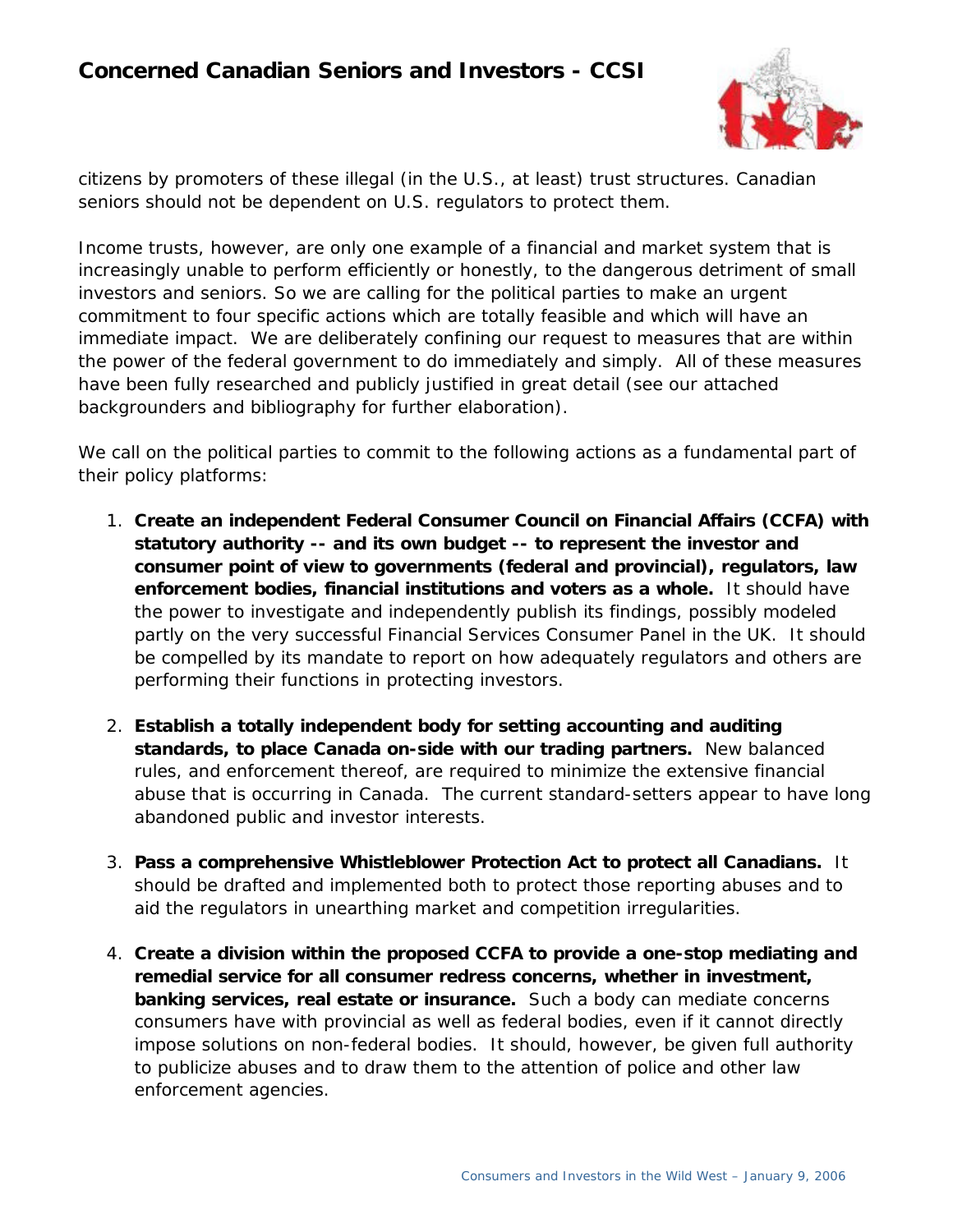# **Concerned Canadian Seniors and Investors - CCSI**



The time for pious expressions of concern is long past. Investors and seniors are increasingly prepared to use their votes to get action from the political parties. We will carefully monitor your response to the CCSI's proposals as well as to those from other representatives of seniors and investors.

Stan I. Buell

Stan I. Buell President, Small Investor Protection Association

Judy Muzzi

Judith A. Muzzi President, United Senior Citizens of Ontario

# David Yudelman

David Yudelman

former senior manager, Public Affairs, Bank of Montreal, and author of "The Scorpion and the Frog: a consumer view of financial services and ways to transform them"

January 9, 2006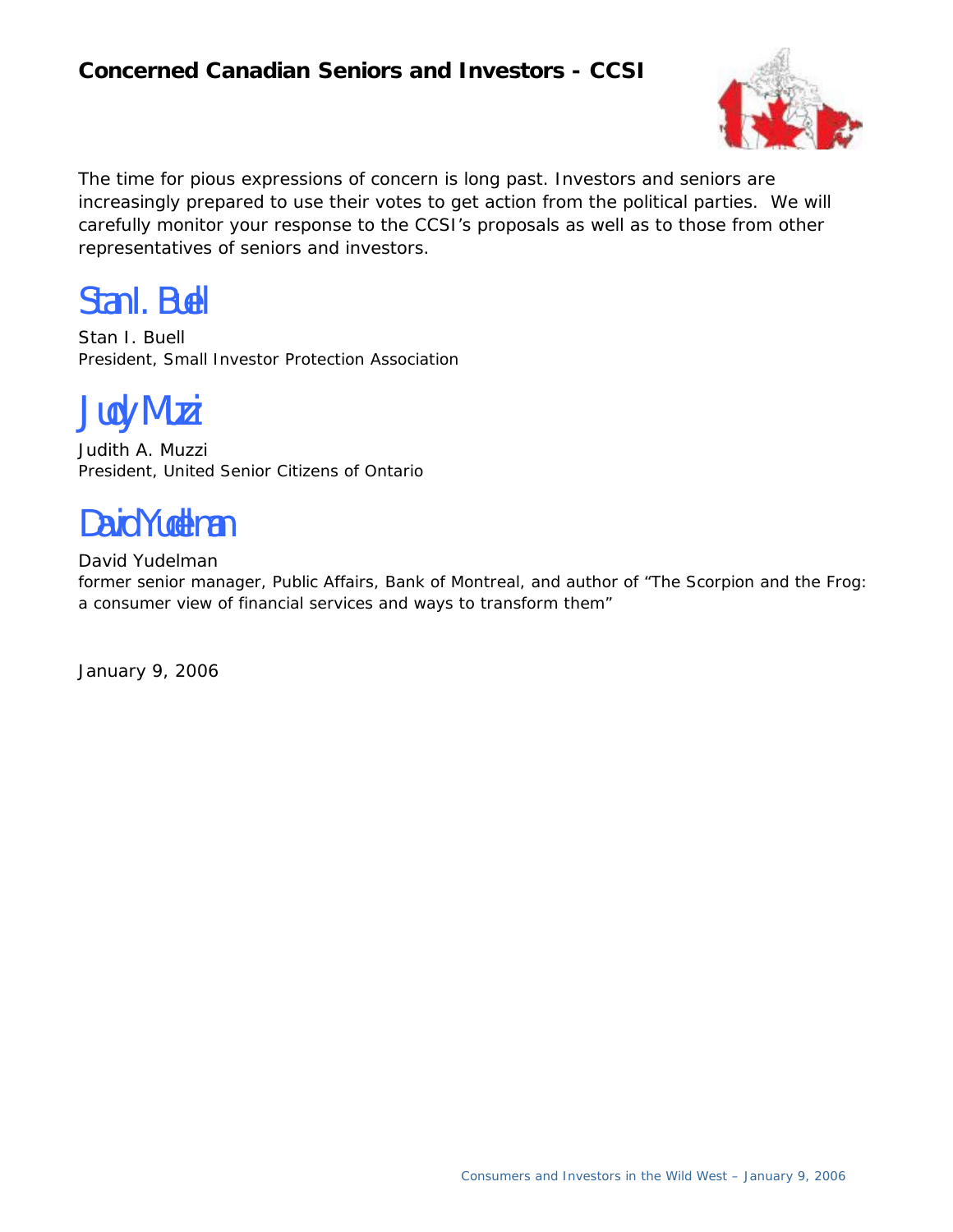

#### **CONTENTS**

|                                      | 1. Scale and urgency of the problem            |    |
|--------------------------------------|------------------------------------------------|----|
|                                      | 2. Who we are                                  |    |
|                                      | 3. What we are asking of the political parties | 10 |
| List of Publications and Initiatives |                                                |    |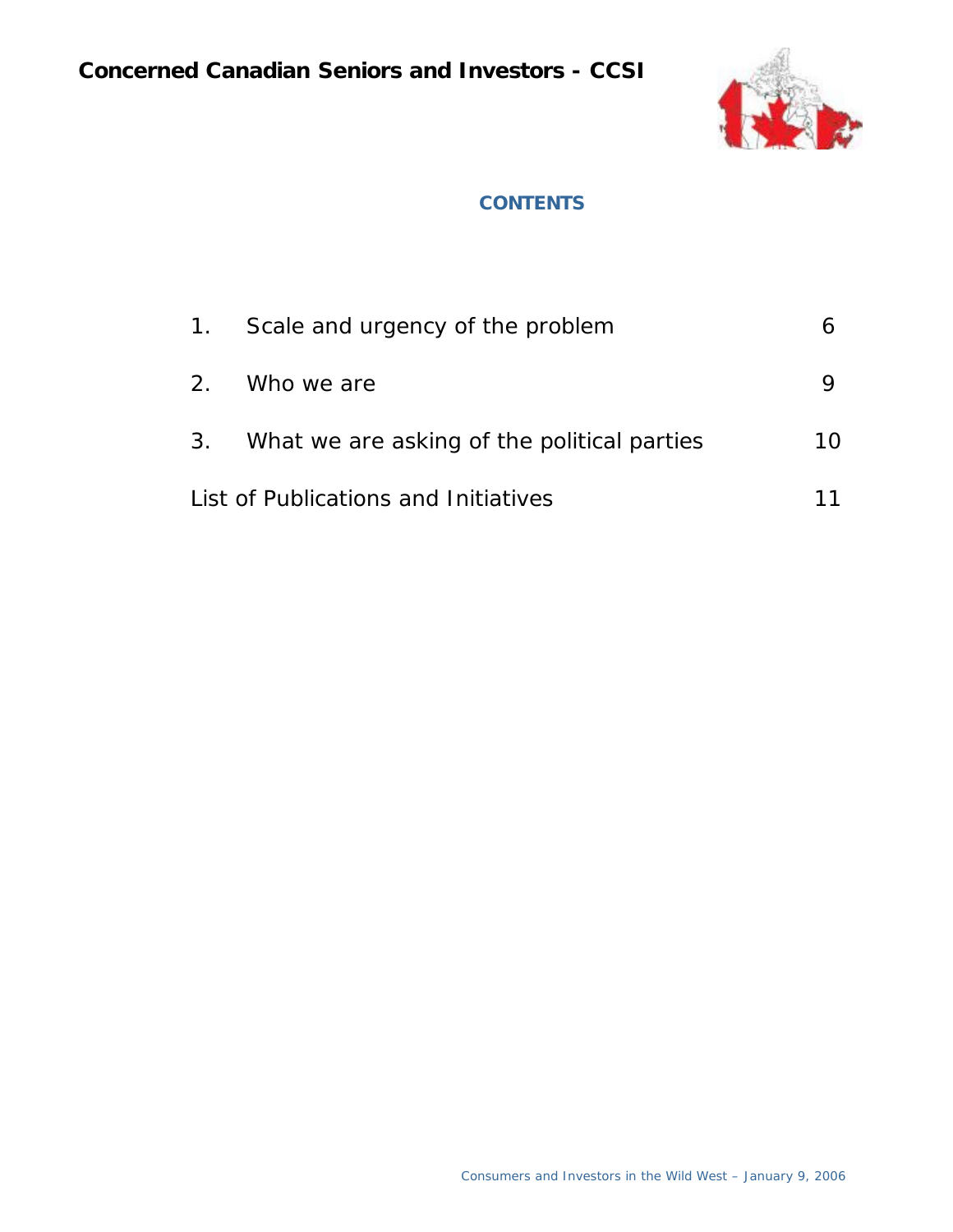

### **1. Scale and urgency of the problem**

In a free market system such as Canada's purports to be, competition is the best form of protection for consumers and investors. As the marketplace becomes ever more complex, however, the laissez faire attitude to competition by governments and their regulators in Canada is increasingly inadequate to ensure genuine competition. Nowhere is this more evident and dangerous than in the area of investment and financial services. The transformation of the structure of the financial services industry in the 1990s, the eroding of the four pillars, was trumpeted to create greater competition in the industry. In some ways it did, but not the kind of competition that protects investors and consumers.

Changing demographics and the newly deregulated financial services industry in Canada have arrived together, and resulted in a little noted but very extensive and serious crisis. The enormous baby boomer cohort is reaching retirement age with little knowledge of how to protect, let alone grow, its life savings. Heart-breaking evidence of criminal abuse of these people is widespread. It is systemic and institutional in that even strictly legal actions by the financial services industry are damaging all but the most sophisticated investors and the integrity of the overall financial system. Canada, it's been observed, has changed from a nation of savers to a nation of investors. The scale of the change is massive. Just two examples of this change:

- o Investment in mutual funds alone has grown from \$30 billion in 1990 to \$556 billion in November 2005, and shows no sign of slowing.
- o There's a very widespread move from defined benefit pensions to defined contribution schemes and self-directed retirement schemes, transforming consumers into inexperienced and vulnerable investors responsible for very large amounts of money

Inaction in dealing with these changes will not only hurt the investor. It will also, as David Dodge has cogently pointed out, pose a serious risk to the financial system if it is mismanaged. Finally it could also pose a risk to the political system if consumers and investors fundamentally lose faith in Canada's financial institutions.

It is no longer enough to dismiss this with the slogan, "Buyer Beware", or to promote consumer education, which will only be effective a generation hence at the earliest.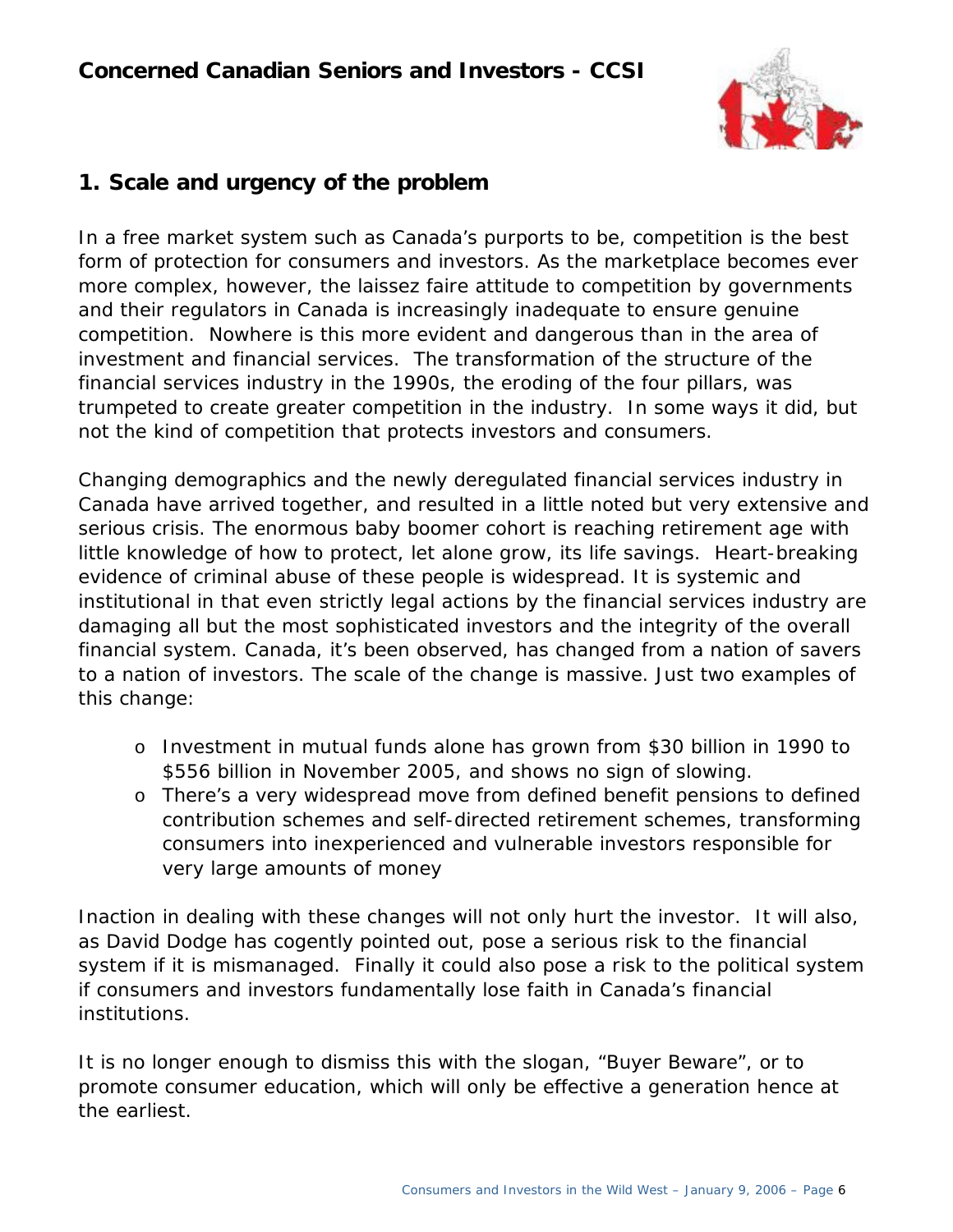

The Gomery commission has alerted the public that Canadians are being cheated with their own tax money. But it is just one event and man others have had a bigger though less well-publicized effect. The mutual fund market timing scandal. The Portus, Crocus, and Norshield fiascos. The ASC scandal. The Felderhoff trial, rekindling memories of Bre-X. The white-collar criminals being sentenced to jail in the U.S. The U.S. charging Canadian Lord Black with criminal activity. All of these events are alerting the public to massive wrongdoing that is largely uncontrolled in Canada.

There is a lack of control of governance and accountability and investors can no longer depend on the veracity of CEOs, the Auditor's statements, the analysts' reports, or the recommendations of their advisors. All are conflicted because there is no regulatory authority responsible for consumer/investor protection.

Canadians are being told they must become educated, must do their own due diligence, and must protect themselves.

In September the finance minister's statement made income trusts an issue. The public was not aware that many of the business income trusts were and are totally unsuitable as an investment for seniors. The public was misled.

Experience throughout the free market world has shown decisively that governments and regulatory regimes need to play a far more active role enforcing regulations and redressing genuine grievances in the area of financial services. Governments' and regulators' responses so far have been overwhelmingly lip service.

At the federal government level, a number of high profile scandals in the industry in the late 1990s laid bare the vulnerability of the average investor, and the willingness of even the most respected banks and companies to take advantage of this vulnerability. Prime Minister Paul Martin (in his then capacity of Finance Minister) responded by introducing *An Act to establish a Financial Consumer Agency of Canada* and said unequivocally that there was an "unacceptable imbalance" in the relationship between consumers and their financial institutions. He said the Financial Consumer Agency (FCA) was being established because "We need to help guard against this imbalance by clearly identifying areas of responsibility for consumer protection and by putting a framework in place to ensure it" (June 25, 1999).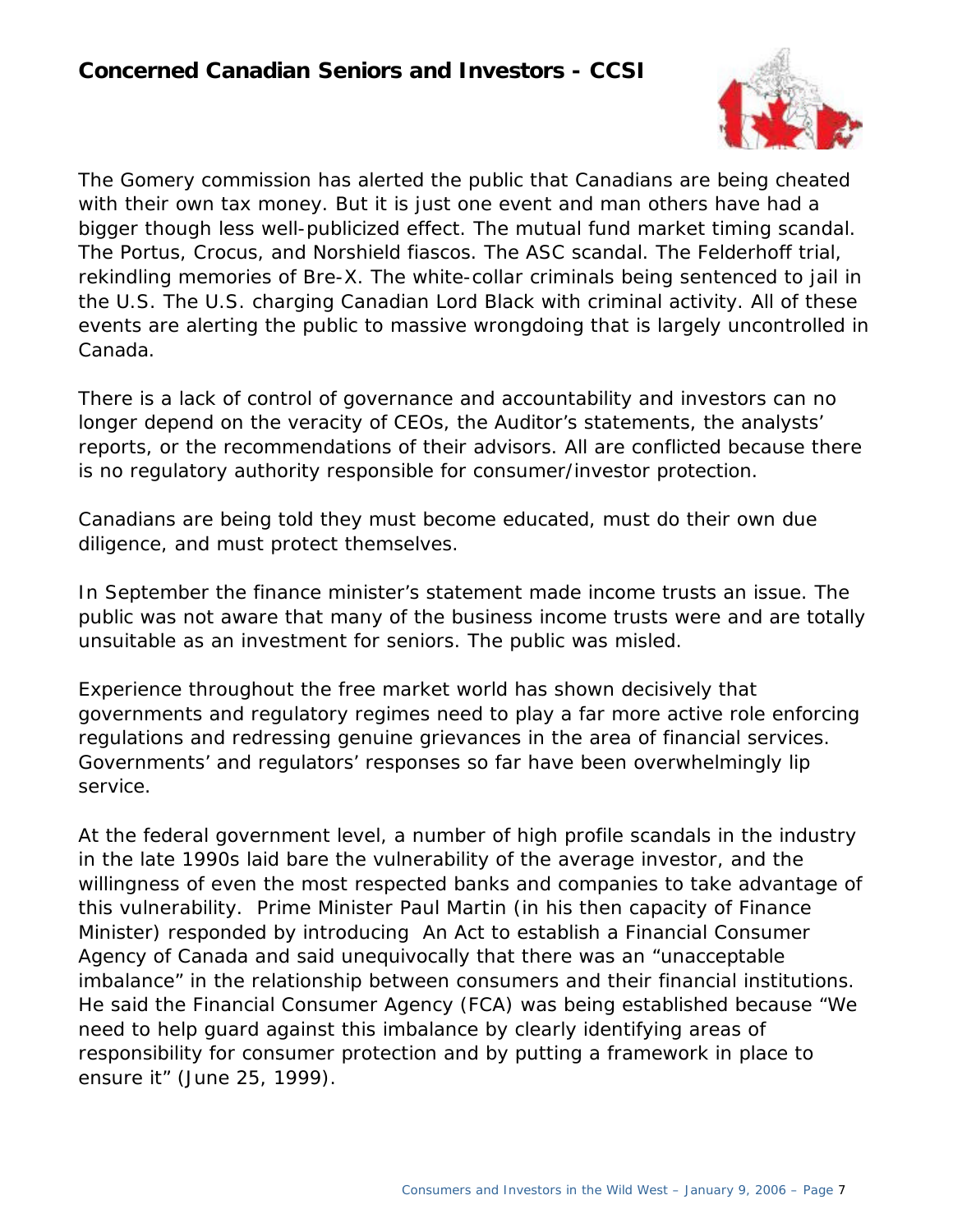

This was a welcome move, and in line with similar initiatives already undertaken in the United Kingdom and Australia. Unfortunately, however, the FCA's mandate was always extremely limited, as were the resources put at its disposal. Recently, according to the *Financial Post Business Magazine*, the FCA has been largely reduced to checking whether the banks are cashing government cheques and whether branches carry enough pamphlets publicizing the role of the FCA. The *Post* suggests that the government should get rid of the FCA as presently constituted and "combine all financial services regulators into a single entity, similar to the Financial Services Authority in the U.K."

Though the *Post* goes on to suggest that a single financial services regulator "is a pipe dream for now", determined national governments in both the U.K. and Australia have achieved just that, and in situations of divided jurisdictions every bit as complicated as Canada's.

The CCSI proposal above, however, does not ask for a single national financial regulator in the short term. Instead, it suggests four specific, practical and shortterm measures that would ensure the current regulatory regime becomes considerably more effective in bridging the unacceptable gap. Though the ultimate goal should continue to be one national financial services regulator and one single avenue of information and redress for all consumers and investors, these four measures will in a very short time have an enormous effect in alleviating a very real crisis for Canadian investors, and the very real danger that the reputation of Canadian financial services will be irreparably damaged. The latter danger is neither fanciful nor exaggerated. As David Dodge put it, Canadian financial services are being increasingly regarded as better suited to the "the Wild West" than a serious world power.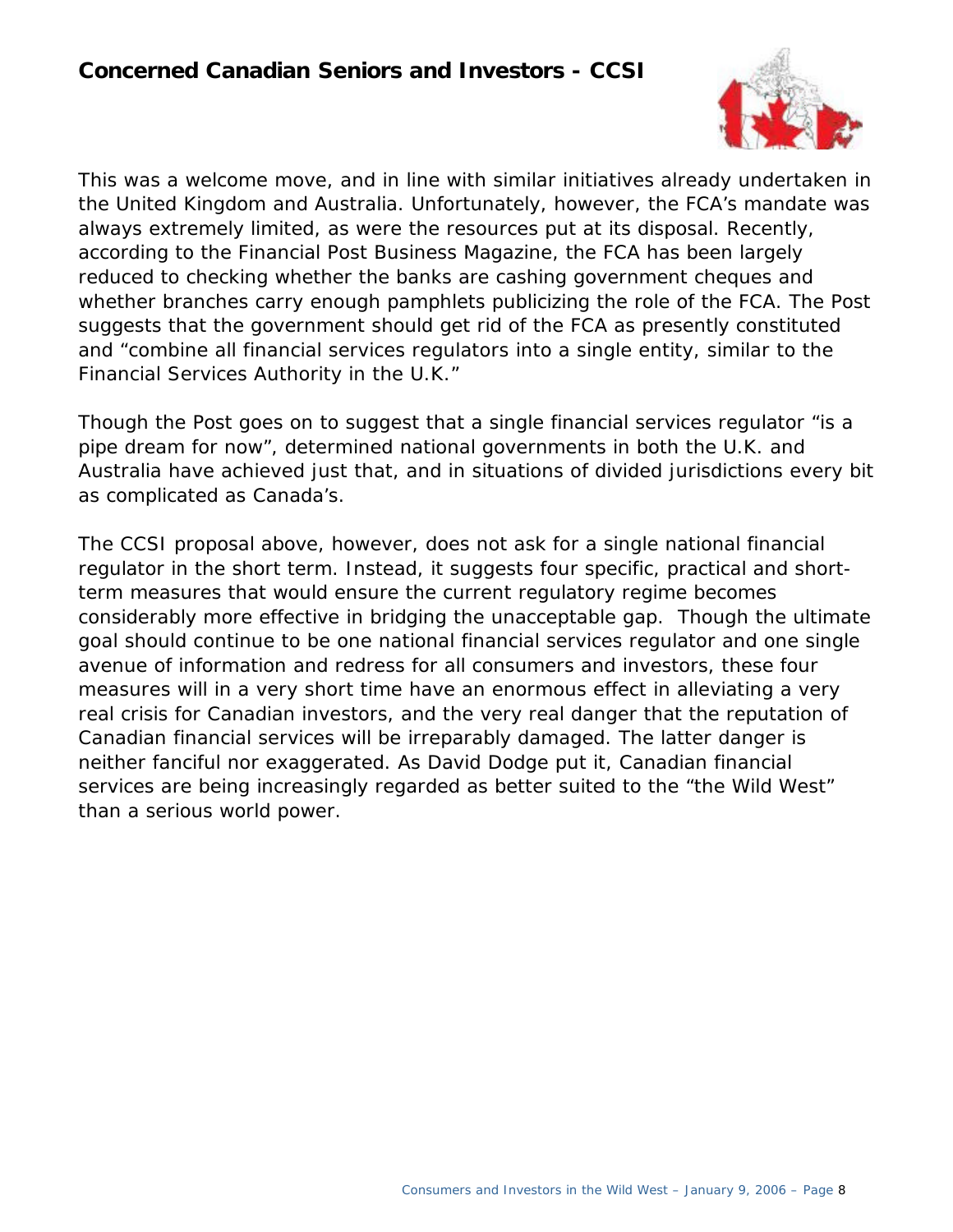

#### **2. Who we are**

We are a collection of groups and individuals concerned with the welfare, not only of consumers and investors, but also with the health, integrity and stability of the Canadian financial services industry as a whole.

SIPA acts as a voice for small investors throughout Canada and has over 500 members in nine provinces from Nova Scotia to British Columbia. The United Senior Citizens of Ontario (USCO) represents Canadian seniors and has 300,000 members in Ontario.

Together we represent several hundred thousand actively engaged and knowledgeable voters; but more importantly we are known and trusted by a much larger group of consumers and investors as representing their best interests in a climate where they have few places to turn for reliable unbiased information and redress for investment losses caused by malfeasance. We also affiliate with other organizations, such as Canada's Association for the Fifty Plus (CARP), for specific projects. Some of our joint initiatives and publications are listed below.

The commitments we are seeking from the political parties prior to the January 2006 General Election are not new, but they have become more urgent with time. Similar requests have been made in a variety of forms and venues, and there is a great deal of documentation available exhaustively justifying the need for these commitments and providing blueprints for how they might be implemented in practice.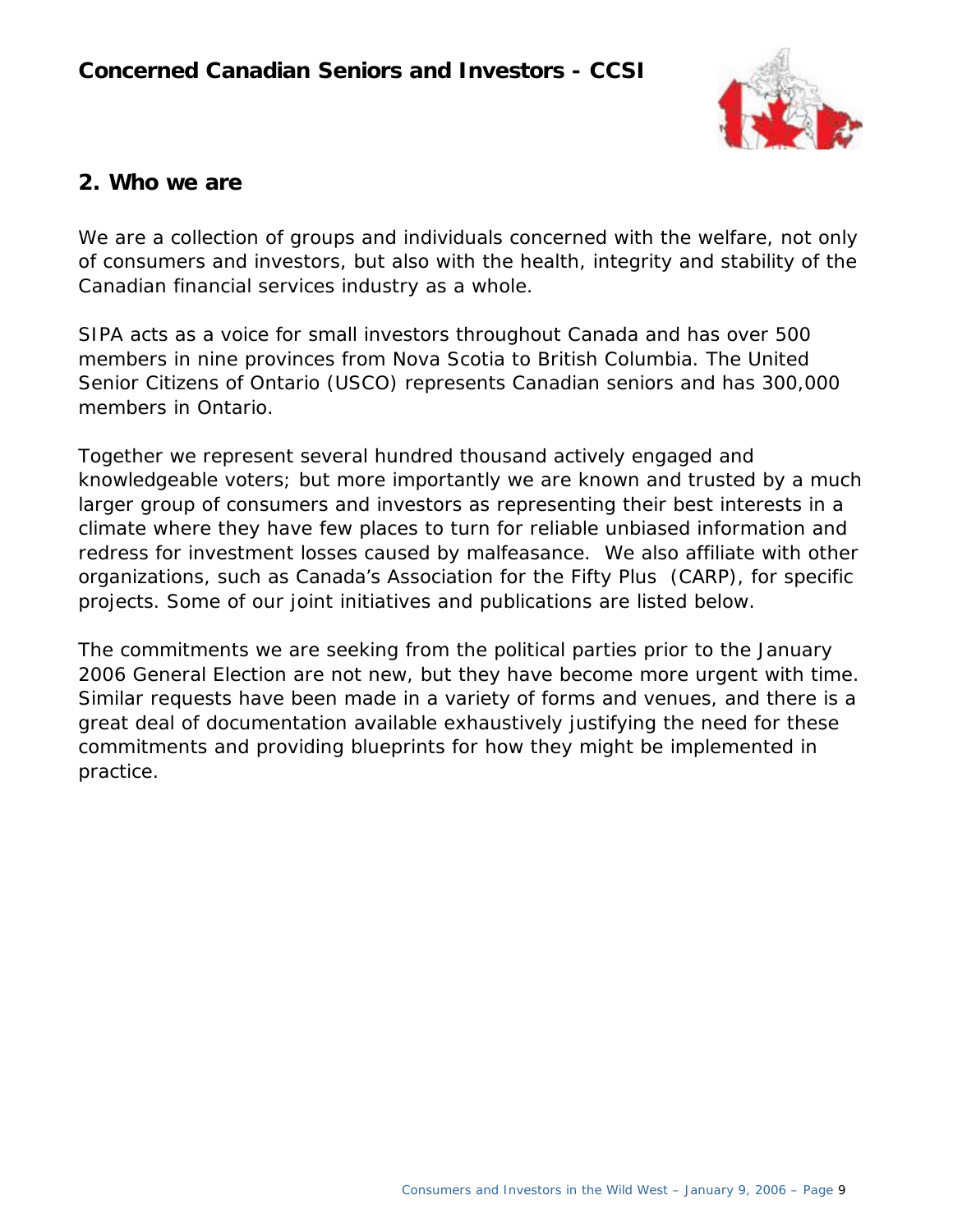

## **3. What we are asking of the political parties**

The explicit commitment, with an implementation timetable, to;

- 1. *Create an independent Federal Consumer Council on Financial Affairs (CCFA) with statutory authority -- and its own budget -- to represent the investor and consumer point of view to governments (federal and provincial), regulators, law enforcement bodies, financial institutions and voters as a whole.* It should have the power to investigate and independently publish its findings, possibly modeled partly on the very successful Financial Services Consumer Panel in the UK.
- 2. *Establish a totally independent body for setting accounting and auditing standards is a necessity, to place Canada on side with our trading partners.* New balanced rules, and enforcement thereof, are required to minimize the extensive financial abuse that is occurring in Canada. The current standard-setters appear to have long ago abandoned public and investor interests.
- 3. *Since regulators have limited resources to unearth illegal and unethical conduct in the accounting and securities fields, make a commitment to pass a comprehensive Whistleblower Protection Act to protect all Canadians*. It should be drafted and implemented both to protect those reporting abuses and to aid the regulators in unearthing market and competition irregularities.
- 4. *Create a division within the proposed CCFA to provide a one-stop mediating and remedial service for all consumer redress concerns, whether in investment, banking services, real estate or insurance.* Such a body can mediate concerns consumers have with provincial as well as federal bodies, even if it cannot directly impose solutions on non-federal bodies. However, it can exercise its power to at least publicize abuses and draw them to the attention of police and other law enforcement agencies.